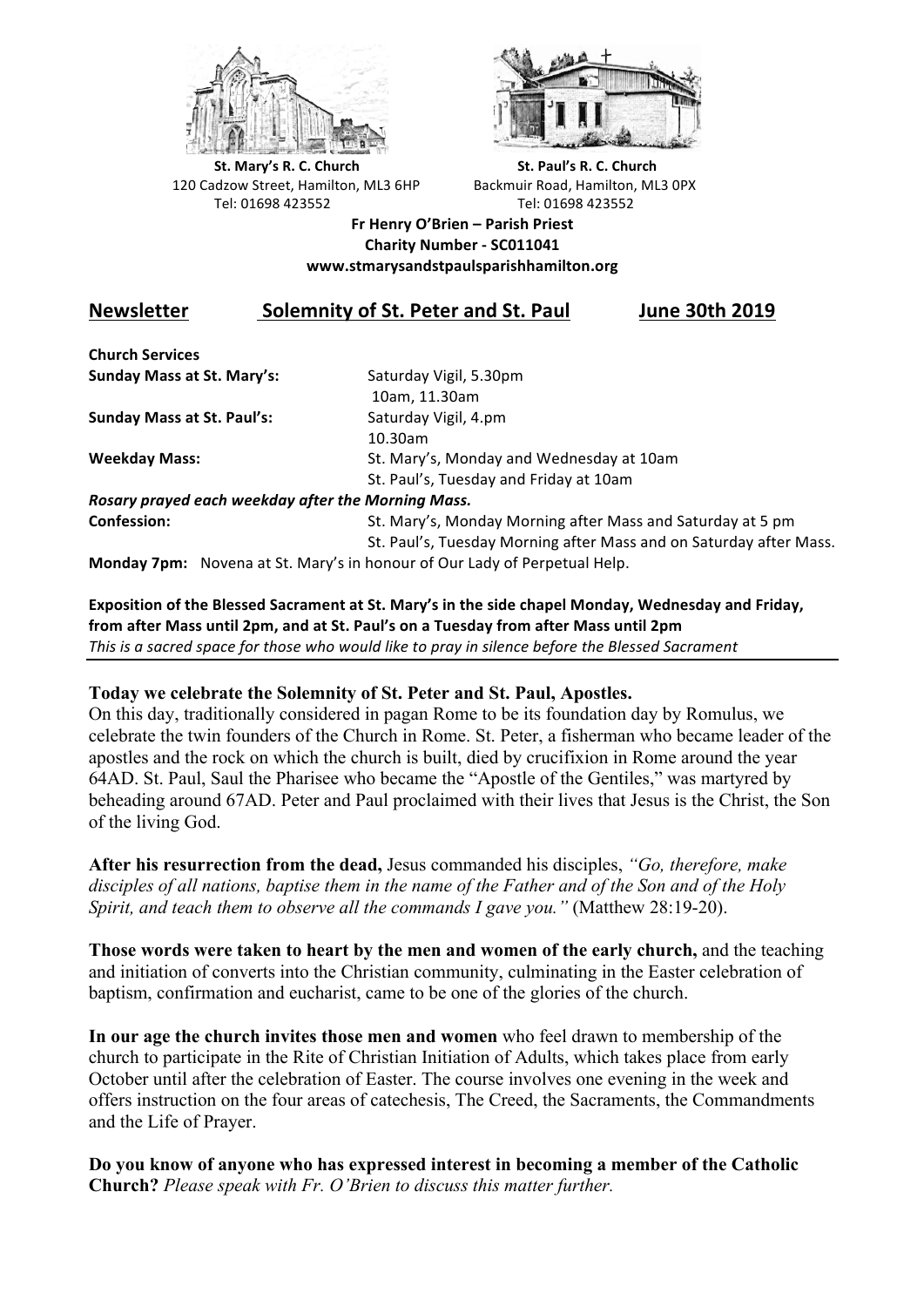*We wish all our teachers and pupils a very happy summer holiday!* 

**Lourdes Hospitalite Day, Sunday 30<sup>th</sup> June at 3pm:** Holy Mass during which the Sacrament of the Sick will be given to those who wish to receive it. Bishop Toal will be the main celebrant. Light refreshments will be served in the Xavier Centre afterwards. *All welcome.*

The Grotto is open to visitors each day of the week and is a lovely place to visit for a quiet prayerful day of reflection or indeed for a family visit during the school holidays. The Blessed Sacrament is exposed in the Glass Chapel and this is a very good place to introduce the young members of our families to prayer before the Blessed Sacrament. There is also a very good café for some light refreshments at a very reasonable cost.

**St. Mary's and St. Paul's Walking Group** meets on Tuesday mornings at 11am and walks for around one hour, starting from the Museum and returning there to have some tea and coffee. The walking group proves to be popular and new members are always welcome. *Just come along if you feel like it.*

**Credo, St. Mary's and St. Paul's Faith Sharing Group** is taking a break now for summer and will resume in August.

**Ordinations to the Priesthood:** let us give thanks to God that Motherwell Diocese has four ordinations over the next few weeks: Rev. Charles Coyle (St. Columkille's, Rutherglen) on  $27<sup>th</sup>$ June; Rev. Kieran Hamilton (St. Barbara's Muirhead) on 1<sup>st</sup> July; Rev. Mark O'Donnell (St. Thomas' Wishaw)  $3<sup>rd</sup>$  July; Rev. Kevin Lawrie (St. Aloysius Chapelhall) on  $17<sup>th</sup>$  July. *Please remember the ordinands and their families in your prayers and also Bishop Toal who will ordain them to the priesthood.*

**Gift Aid:** as we have begun a new financial year, this is a good time to consider gift aiding your donations to the church. This is an easy and safe way to increase your donation to the church without actually giving any more money! If you are a parishioner or a regular visitor please consider using gift aid for your donations; this adds 25% to your contribution as we can reclaim the tax you pay to HMRC. (If you are no longer in employment but still pay tax then we are able to claim Gift Aid on your donation). To enable us to do this you need to fill in a Gift Aid form (available in the sacristy) and make your donation either by standing order or by numbered envelope. *Please consider this as it makes a considerable difference to the administration of the parish.*

Please pray for those who have died recently: Margaret Brown, Sandy Stewart (Clelland), Christopher Clancy, Elizabeth Canning, Brian Pearson, Benny Tortolillo, Giuseppe Fionda, David Chalmers, Derek Sellar, Christine Devine, Gina Pedreschi, Catherine Brady, Mary Lafferty, Nicholas Thompson, Caroline Cassidy, William Coyle, Michael Cullen, Bernard Douglas, Ann Clelland, Brian Bonnar (Michigan USA), Richard Stark, Eddie Barrett,

**Special Remembrance**: Elizabeth, Edward and Michael O'Connell, Rosaleen Smith, Ian McAllister, Rose McLaughlin, Robert Henry Burke, Robert Daley, Tommy Daly, David and Mary Donnelly, David Donnelly Jnr., Susan McCall, John Allan, Agnes Bridges and deceased members of the Bridges family, Annie Mullen, Nancy McInally Snr. and deceased members of the McInally family, Mary and John Dalton and deceased members of the Dalton and McKenna families, Simon Di Silva, and all our deceased relatives and friends and benefactors of St. Mary's and St. Paul's.

## **For summer reflection:**